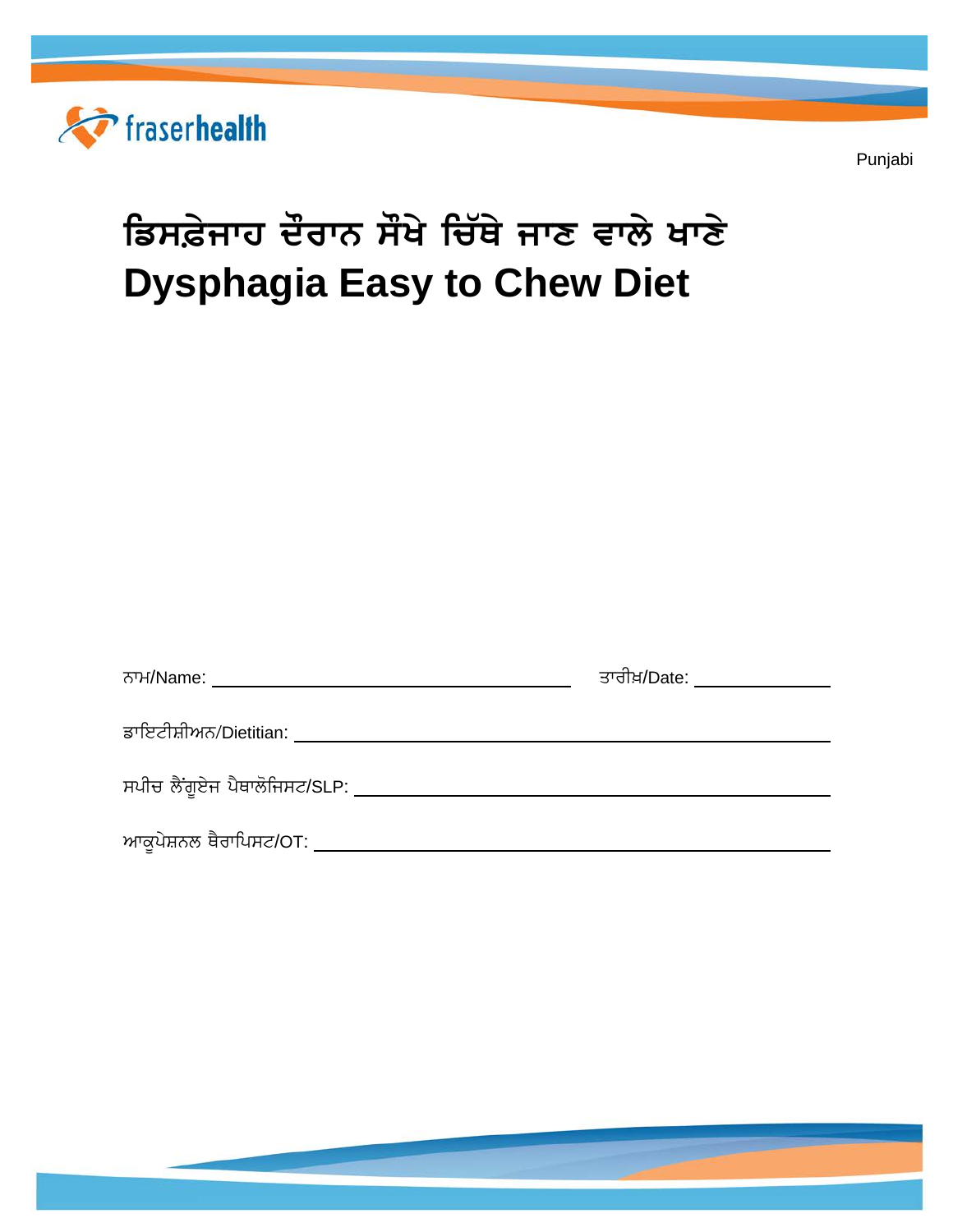## ਡਿਸਫੇਜਾਰ ਕੀ ਹੈ?

ਕੱਝ ਲੋਕਾਂ ਨੂੰ ਖਾਣਾ ਖਾਣ ਅਤੇ/ਜਾਂ ਕੱਝ ਪੀਣ ਲੱਗਿਆਂ ਗਲੇ ਵਿਚੋਂ ਲੰਘਾੳਣ/ਨਿਗਲਣ ਸਮੇਂ ਤਕਲੀਫ਼ ਹੁੰਦੀ ਹੈ। ਜਦੋਂ ਗਲੇ ਵਿਚੋਂ ਲੰਘਾਉਣ/ਨਿਗਲਣ ਸਮੇਂ ਤਕਲੀਫ਼ ਹੁੰਦੀ ਹੈ ਉਸ ਨੂੰ 'ਡਿਸਫ਼ੇਜ਼ਾਹ' ਕਹਿੰਦੇ ਹਨ।

ਡਿਸਫ਼ੇਜਾਹ ਦੀਆਂ ਨਿਸ਼ਾਨੀਆਂ ਵਿਚ ਖੰਘ, ਦਮ ਘੱਟਣਾ, ਅਸਪਸ਼ਟ ਬੋਲਣਾ, ਗਲਾ ਸਾਫ਼ ਕਰਦੇ ਰਹਿਣਾ, ਨੱਕ ਵਗਦਾ ਰਹਿਣਾ, ਅੱਖਾਂ ਵਿਚੋਂ ਪਾਣੀ ਵਗਦਾ ਰਹਿਣਾ, ਸਾਹ ਲੈਣ ਵਿਚ ਤਕਲੀਫ਼, ਬਿਨਾ ਕਾਰਨ ਸਰੀਰ ਦਾ ਤਾਪਮਾਨ ਵਧਣਾ, ਖਾਣਾ ਖਾਂਦੇ ਸਮੇਂ ਗਲ਼ੇ ਵਿਚ ਖਾਣਾ ਫਸਿਆ ਮਹਿਸੂਸ ਹੋਣਾ, ਖਾਣਾ ਲੰਘਾਉਣ ਤੋਂ ਬਾਅਦ ਮੂੰਹ ਵਿਚ ਖਾਣਾ ਬਚਿਆ ਰਹਿਣਾ, ਅਤੇ/ਜਾਂ ਖਾਣਾ ਲੰਘਾਉਣਾ ਸ਼ੁਰੂ ਕਰਨ ਵਿਚ ਤਕਲੀਫ਼ ਹੋਣੀ ਸ਼ਾਮਲ ਹਨ। ਕਿਰਪਾ ਕਰ ਕੇ ਨੋਟ ਕਰੋ ਕਿ ਡਿਸਫ਼ੇਜਾਹ ਵਾਲੇ ਸਾਰੇ ਮਰੀਜ਼ਾਂ ਵਿਚ ਇਹ ਨਿਸ਼ਾਨੀਆਂ ਹੋਣੀਆਂ ਜ਼ਰੂਰੀ ਨਹੀਂ।

ਜਦੋਂ ਤੁਹਾਨੂੰ ਡਿਸਫ਼ੇਜਾਹ ਹੈ ਤਾਂ ਤੁਹਾਨੂੰ ਕੀ ਅਤੇ ਕਿਵੇਂ ਖਾਣਾ ਹੈ ਵਿਚ ਤਬਦੀਲੀ ਕਰਨ ਦੀ ਲੋੜ ਹੋਵੇਗੀ ਤਾਂ ਕਿ ਖਾਣਾ ਲੰਘਾੳਣਾ ਆਸਾਨ ਅਤੇ ਸਰੱਖਿਅਤ ਹੋਵੇ।

ਖਾਣਾ ਲੰਘਾਉਣ ਦੀ ਸਮੱਸਿਆ ਕਾਰਨ ਖਾਣਾ ਜਾਂ ਤਰਲ ਤੁਹਾਡੇ ਫੇਫੜਿਆਂ ਵਿਚ ਜਾ ਸਕਦਾ ਹੈ। ਇਸ ਨੂੰ 'ਐਸਪਿਰੇਸ਼ਨ' ('aspiration') ਕਹਿੰਦੇ ਹਨ। ਜੇ ਤੁਹਾਨੂੰ ਐਸਪਿਰੇਸ਼ਨ ਹੋ ਗਿਆ ਤਾਂ ਤੁਹਾਡੇ ਫੇਫੜਿਆਂ ਵਿਚ ਨਮੁਨੀਆ ਜਿਹੀ ਇਨਫ਼ੈਕਸ਼ਨ ਹੋ ਸਕਦੀ ਹੈ।

#### ਮੇਰੇ ਲਈ ਕਿਸ ਬਣਤਰ ਦਾ ਖਾਣਾ ਸੁਰੱਖਿਅਤ ਹੈ?

ਅਸੀਂ ਸਿਫ਼ਾਰਿਸ਼ ਕਰਦੇ ਹਾਂ ਕਿ ਤੁਸੀਂ ਸੌਖਾ ਚਿੱਥਿਆ ਜਾਣ ਵਾਲਾ ਖਾਣਾ ਖਾਓ। ਇਸ ਦਾ ਮਤਲਬ ਹੈ ਕਿ ਸਾਰੇ ਖਾਣੇ ਸਿੱਲ੍ਹੇ, ਨਰਮ ਅਤੇ ਆਸਾਨੀ ਨਾਲ ਚਿੱਥੇ ਜਾਣ ਵਾਲੇ ਹੋਣੇ ਚਾਹੀਦੇ ਹਨ। ਖਾਣੇ ਲਈ ਹੋਰ ਸਿਫ਼ਾਰਸ਼ਾਂ: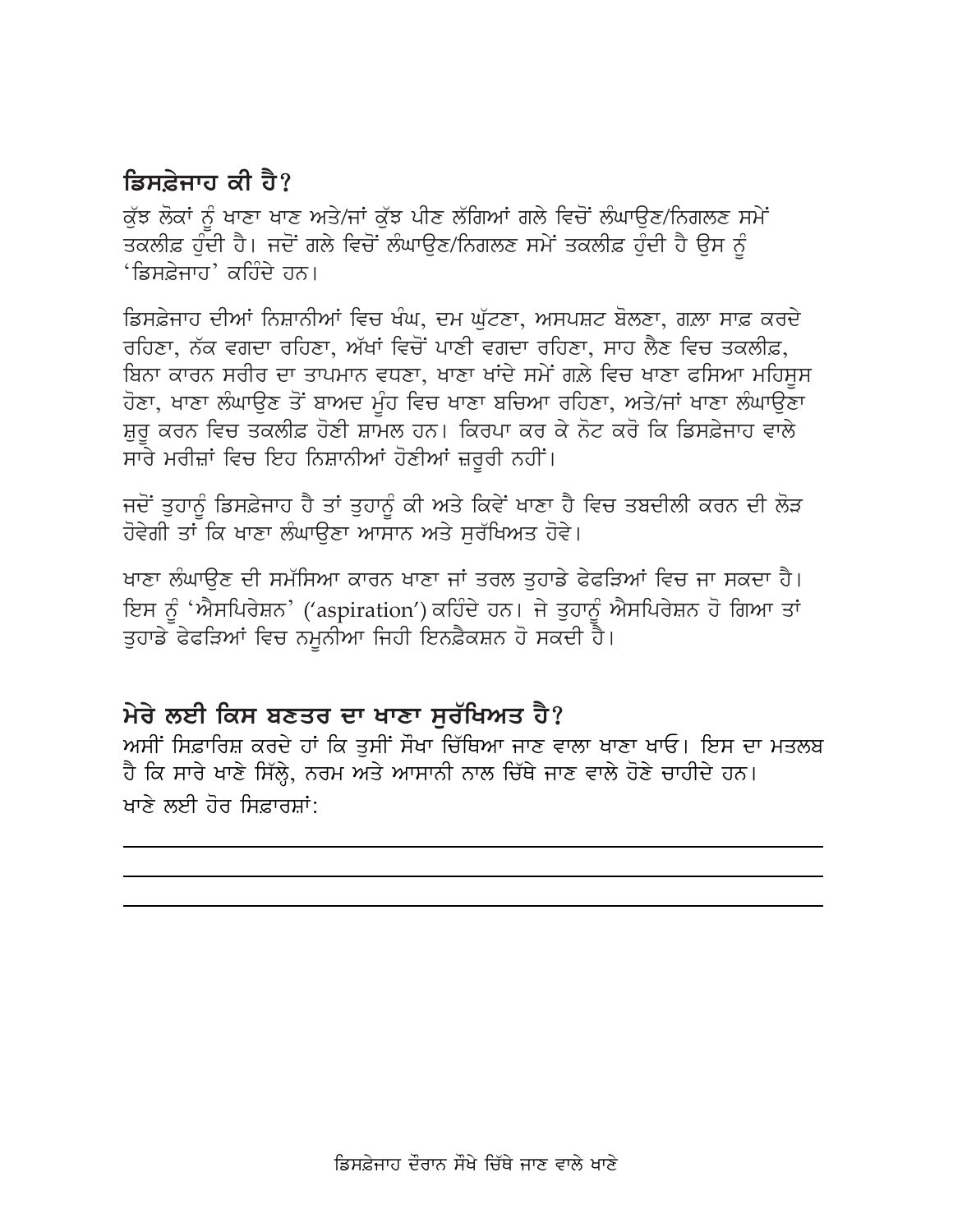### ਗਲ਼ੇ ਵਿਚੋਂ ਲੰਘਾੳਣਾ ਆਸਾਨ ਕਰਨ ਲਈ ਮੈਂ ਕੀ ਕਰ ਸਕਦਾ ਹਾਂ?

- ਧਿਆਨ ਵਿਚ ਖਲਲ ਪੈਣ ਤੋਂ ਬਚਣ ਲਈ ਖਾਣਾ ਸ਼ਾਂਤ ਅਤੇ ਇਕਾਂਤ ਜਗ੍ਹਾ ਵਿਚ ਖਾਓ।
- ਯਾਦ ਰੱਖੋ ਕਿ ਗਲ ਕਰਨ ਤੋਂ ਪਹਿਲਾਂ ਖਾਣਾ ਗਲ਼ੇ ਵਿਚੋਂ ਲੰਘਾੳਣਾ ਹੈ।
- ਸਿੱਧੇ ਸੈਨ ਕੇ ਖਾਣਾ ਖਾਓ।
- ਛੋਟੀਆਂ ਛੋਟੀਆਂ ਗਰਾਹੀਆਂ ਅਤੇ ਛੋਟੇ ਛੋਟੇ ਘੁੱਟ ਭਰੋ।
- ਆਹਿਸਤਾ ਆਹਿਸਤਾ ਖਾਓ ਪੀਓ।
- ਹੋਰ ਗਰਾਹੀ ਜਾਂ ਘੱਟ ਭਰਨ ਤੋਂ ਪਹਿਲਾਂ ਮੰਹ ਵਾਲਾ ਖਾਣਾ ਲੰਘਾ ਲਵੋ। ਹੋ ਸਕਦਾ ਹੈ ਕਿ ਸਾਰਾ ਖਾਣਾ ਲੰਘਾਉਣ ਲਈ ਤੁਹਾਨੂੰ ਦੋ ਵਾਰ ਕੋਸ਼ਿਸ਼ ਕਰਨੀ ਪਵੇ।
- ਖਾਣੇ ਨੂੰ ਸਿੱਲ੍ਹਾ/ਗਿੱਲਾ ਕਰਨ ਲਈ ਹੇਠ ਲਿਖੀਆਂ ਚੀਜ਼ਾਂ ਵਰਤੋ:
	- ਤਰੀ ਜਾਂ ਸਾਸ
	- ਮੱਖਣ. ਮਾਰਜਰੀਨ ਜਾਂ ਤੇਲ
	- ਮਾਇਓਨੀਜ਼, ਖੱਟੀ ਕਰੀਮ ਜਾਂ ਦਹੀਂ

# ਇਨ੍ਹਾਂ ਖਾਣਿਆਂ ਤੋਂ ਬਚੋ

A. ਵੱਖ ਵੱਖ ਘਣਤਾ/ਗਾੜ੍ਹਾਪਨ ਵਾਲੇ ਮਿਕਸ ਖਾਣੇ:

ਇਨ੍ਹਾਂ ਖਾਣਿਆਂ ਵਿਚ ਤਰਲ ਅਤੇ ਠੋਸ ਖਾਣੇ ਮਿਲੇ ਹੁੰਦੇ ਹਨ। ਇਸ ਲਈ ਇਨ੍ਹਾਂ ਨੂੰ ਲੰਘਾਉਣਾ ਜ਼ਿਆਦਾ ਔਖਾ ਹੰਦਾ ਹੈ।

ਐਸੇ ਖਾਣਿਆਂ ਦੀਆਂ ਕੱਝ ਮਿਸਾਲਾਂ:

- ਮੀਟ ਜਾਂ ਸਬਜ਼ੀਆਂ ਦੇ ਟੁਕੜਿਆਂ ਵਾਲੇ ਤਰੀ ਜਾਂ ਕ੍ਰੀਮ ਆਧਾਰਿਤ ਸੁਪ (ਮਿਸਾਲਾਂ: ਚਿਕਨ ਨੂਡਲਜ਼ ਸੁਪ, ਕ੍ਰੀਮ ਆਫ਼ ਮਸ਼ਰੂਮ/ਖੁੰਬਾਂ)
- ਦੁੱਧ ਵਿਚ ਸੁੱਕੇ ਸੀਰੀਅਲ (ਮਿਸਾਲਾਂ: ਫੁੱਲੀਆਂ ਵਾਲਾ ਸੀਰੀਅਲ, ਸੌਗੀ/ਮੇਵੇ ਵਾਲਾ ਸੀਰੀਅਲ)
- ਜੂਸ ਜਾਂ ਸਿਰਪ ਵਿਚ ਡੱਬਾ ਬੰਦ ਫਲ (ਮਿਸਾਲ: ਫ਼ਰੂਟ ਕਾਕਟੇਲ)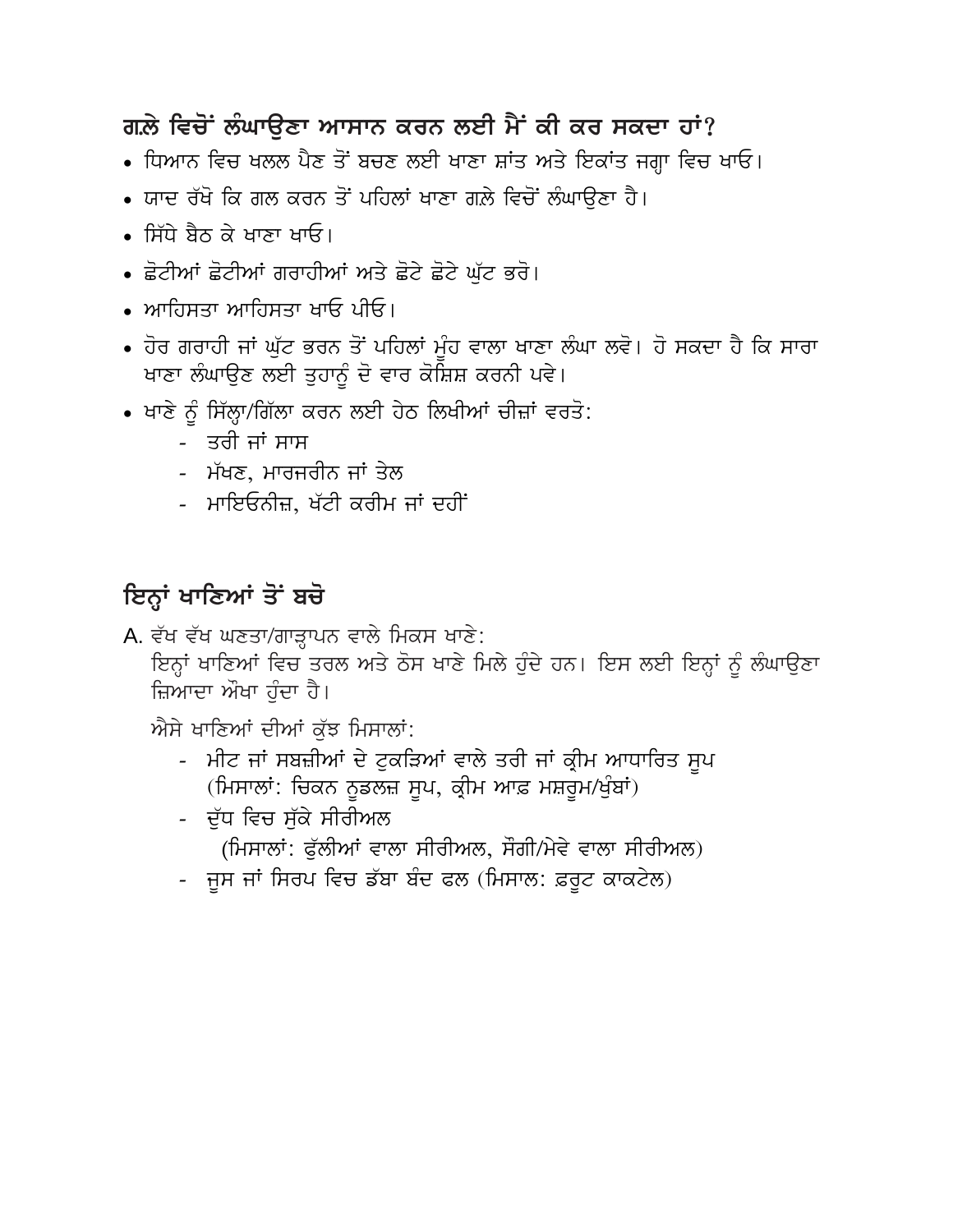B. ਜਿਪਜਿਪੇ/ਲੇਸਦਾਰ ਖਾਣੇ

ਐਸੇ ਖਾਣੇ ਤਾਲ਼ ਨਾਲ ਲੱਗ ਜਾਂਦੇ ਹਨ ਅਤੇ ਜੀਭ ਨਾਲ ਤਾਲ ਨਾਲੋਂ ਉਤਾਰਨੇ ਔਖੇ ਹੰਦੇ ਹਨ। ਐਸੇ ਖਾਣਿਆਂ ਦੀਆਂ ਕੱਝ ਮਿਸਾਲਾਂ:

- ਮੁੰਗਫਲੀ ਦਾ ਮੱਖਣ, ਕ੍ਰੀਮ ਚੀਜ਼, ਚੀਜ਼ ਸਪ੍ਰੈੱਡ (ਜੇ ਕਰ ਖਾਣੇ ਦਾ ਹਿੱਸਾ ਨਹੀਂ)
- ਟਾਫ਼ੀ, ਕਾਰਮੈਲ, ਜਲੇਬੀਆਂ, ਸਖ਼ਤ ਗੋਲੀਆਂ, ਚਵਿੰਗਮ
- ਪੀਜ਼ਾ, ਬੇਗਲ
- ਸੱਕੇ ਫਲ
- C. ਸੱਕੇ, ਭਰਭਰੇ ਅਤੇ ਪਾਪੜ ਜਿਹੇ ਕਰਕਰੇ ਖਾਣੇ:

ਐਸੇ ਖਾਣੇ ਜਲਦੀ ਟੱਟ ਜਾਂਦੇ ਹਨ ਜਿਸ ਕਾਰਨ ਖੰਘ ਅਤੇ/ਜਾਂ ਦਮ ਘੱਟ ਸਕਦਾ ਹੈ।

- ਐਸੇ ਖਾਣਿਆਂ ਦੀਆਂ ਕੱਝ ਮਸਾਲਾਂ:
	- ਕੋਈ ਬ੍ਰੈੱਡ ਜਾਂ ਭੁੰਨਿਆ ਹੋਇਆ ਪਦਾਰਥ ਜੋ ਸੁੱਕਾ ਹੈ, ਸਖ਼ਤ ਹੈ ਜਾਂ ਉਸ ਵਿਚ ਸਖ਼ਤ ਅਤੇ ਸੱਕੇ ਪਦਾਰਥ ਹਨ (ਮਿਸਾਲਾਂ: ਟੋਸਟ, ਬਿਸਕੁਟ, ਕ੍ਰੈਕਰ, ਸਕੋਨਜ਼, ਮਫ਼ਿਨਜ਼, ਪੂਰੇ ਅਨਾਜ ਅਤੇ ਕਈ ਅਨਾਜਾਂ ਵਾਲੀ ਬ੍ਰੈੱਡ, ਇੰਗਲਿਸ਼ ਮਫ਼ਿਨ, ਕ੍ਰੋਸੈਂਟਸ (croissants))
	- ਸੱਕੇ ਸੀਰੀਅਲ, ਗ੍ਰੈਨੋਲਾ ਜਾਂ ਮਸਲੀ ਸਮੇਤ
	- ਚੌਲ, ਕਸਕਸ, ਕਇਨਾ
	- ਮੱਕੀ ਦੇ ਫੁੱਲੇ, ਪ੍ਰੈਟਜ਼ੈਲ (pretzels)
	- ਕ੍ਰੈਕਰਜ਼, ਆਲੂ ਦੇ ਚਿਪਸ, ਟੈਕੋ ਚਿਪਸ ਜਾਂ ਸ਼ੈੱਲਜ਼
	- ਖੋਪਾ/ਨਾਰੀਅਲ, ਗਿਰੀਆਂ, ਬੀਜ
	- ਕੱਚੀਆਂ ਸਬਜੀਆਂ

ਹੋਰ ਪ੍ਰਹੇਜ਼ਯੋਗ ਖਾਣੇ:

## ਖਾਣੇ ਦੀ ਡਿਲਿਵਰੀ ਦੇ ਵਿਕਲਪ: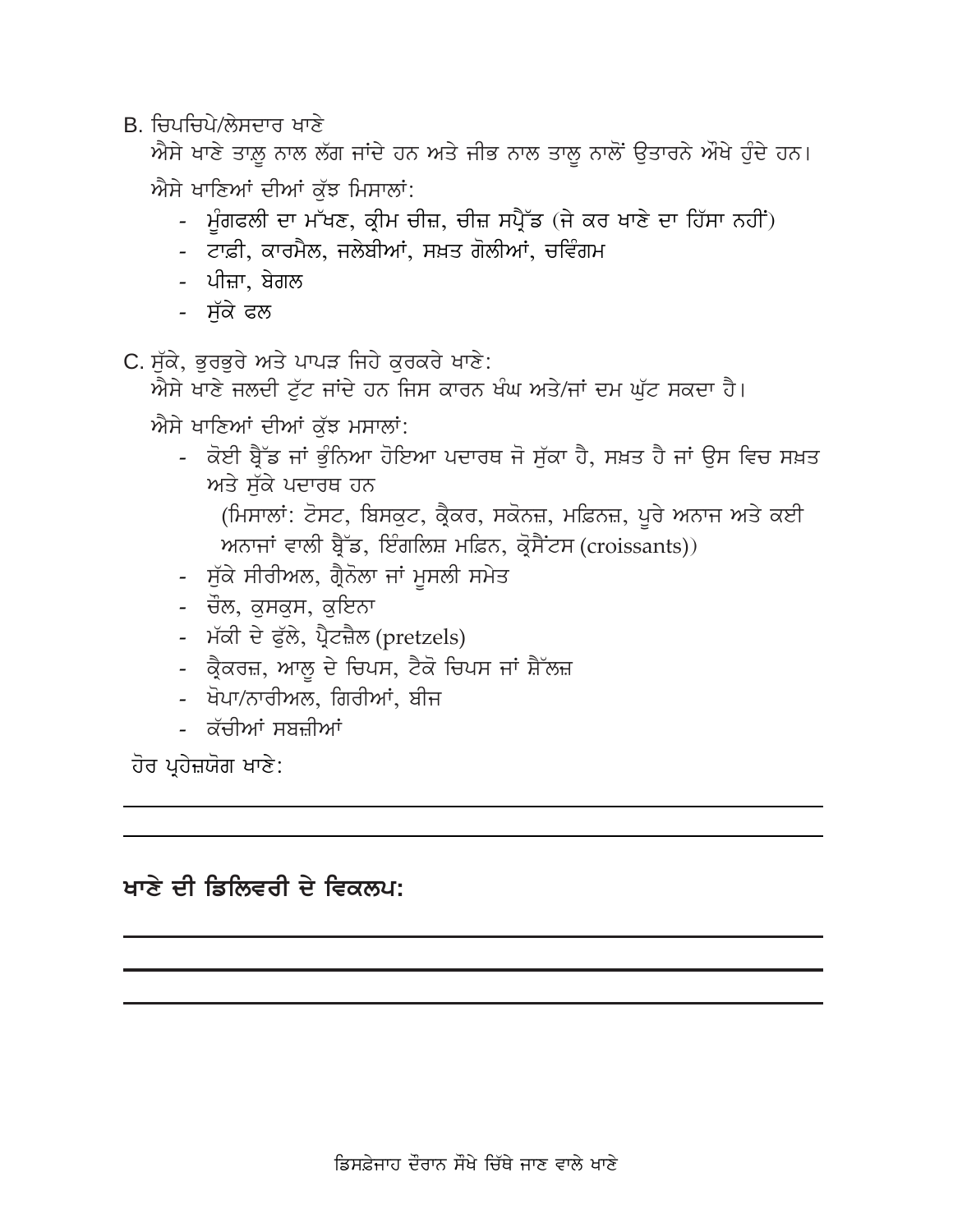#### ਡਿਸਫ਼ੇਜਾਹ ਦੌਰਾਨ ਸੌਖੇ ਚਿੱਥੇ ਜਾਣ ਵਾਲੇ ਖਾਣੇ

ਜੇ ਤੁਹਾਨੂੰ ਤਰਲ ਗਾੜ੍ਹੇ ਕਰਨ ਨੂੰ ਕਿਹਾ ਗਿਆ ਹੈ, ਤਾਂ ਹੋਰ ਜਾਣਕਾਰੀ ਅਤੇ ਕਿਹੜੇ ਤਰਲ<br>ਚੁਣਨੇ ਹਨ ਲਈ ਕਿਰਪਾ ਕਰ ਕੇ ਤਰਲ ਗਾੜ੍ਹੇ ਕਰਨ ਵਾਲੀ ਪੁਸਤਕ ਪੜ੍ਹੋ। ਨੋਟ:

| ਖਾਣੇ ਦਾ ਗਰੁੱਪ           | <u>ਚੁਣਨ ਲਈ ਖਾਣੇ</u>                                                                                                                                                                                                                                                                                                                                                                                                                                                                                                                               | ਇਨ੍ਹਾਂ ਖਾਣਿਆਂ ਤੋਂ ਬਚੋ                                                                                                                                                                                                                                                                                                                                                                                                                                                                                           |
|-------------------------|---------------------------------------------------------------------------------------------------------------------------------------------------------------------------------------------------------------------------------------------------------------------------------------------------------------------------------------------------------------------------------------------------------------------------------------------------------------------------------------------------------------------------------------------------|-----------------------------------------------------------------------------------------------------------------------------------------------------------------------------------------------------------------------------------------------------------------------------------------------------------------------------------------------------------------------------------------------------------------------------------------------------------------------------------------------------------------|
| ਦੁੱਧ ਅਤੇ ਦੁੱਧ<br>ਦੇ ਬਦਲ | • ਸਾਦਾ ਜਾਂ ਇਕਸਾਰ ਕੀਤਾ, ਸੁਆਦੀ ਬਣਾਇਆ<br>ਦਹੀਂ<br>• ਘਰ ਬਣਾਇਆ ਪਨੀਰ (ਨਿਚੋੜਿਆ ਹੋਇਆ)<br>• ਸਖ਼ਤ ਚੀਜ਼ (ਜਿਵੇਂ ਚੇਦਰ, ਸਵਿੱਸ)<br>● ਮਸ਼ੀਨੀ ਚੀਜ਼ ਸਲਾਈਸਿਜ਼<br>● ਹੋਰ ਚੀਜ਼ ਜੇ ਖਾਣੇ ਦਾ ਹਿੱਸਾ ਹਨ                                                                                                                                                                                                                                                                                                                                                                       | ਗਿਰੀਆਂ, ਬੀਜਾਂ ਜਾਂ ਫਲਾਂ ਵਾਲਾ ਦਹੀਂ<br>$\bullet$<br>● ਸਾਰੇ ਨਰਮ ਚੀਜ਼, ਚੀਜ਼ ਸਪਰੈੱਡ ਅਤੇ ਕ੍ਰੀਮ ਚੀਜ਼                                                                                                                                                                                                                                                                                                                                                                                                                    |
| ਦਾਣਿਆਂ ਵਾਲੇ<br>ਪਦਾਰਥ    | ਪਕਾਏ ਹੋਏ ਬਹੁਤ ਬਰੀਕ ਕੀਤੇ ਸੀਰੀਅਲ<br>$\bullet$<br>(ਜਿਵੇਂ ਇੱਕ ਦਮ ਬਣਨ ਵਾਲਾ ਓਟਮੀਲ, ਕ੍ਰੀਮ<br>ਆਫ਼ ਵ੍ਹੀਟ, ਕ੍ਰੀਮ ਆਫ਼ ਰਾਈਸ, ਪਬਲਮ<br>ਸੀਰੀਅਲ)<br>ਸਾਸ, ਮਾਰਜਰੀਨ ਜਾਂ ਮੱਖਣ ਨਾਲ ਨਰਮ ਪਾਸਤਾ<br>ਅਤੇ ਨੁਡਲਜ਼<br>ਨਰਮ ਬ੍ਰੈੱਡ ਜਾਂ ਰੋਲਜ਼: ਚਿੱਟੀ ਜਾਂ ਪੂਰੀ ਕਣਕ<br>ਦੀ<br>ਨਰਮ ਸਿੱਲ੍ਹੇ ਪੈਨਕੇਕ<br>$\bullet$<br>ਮਾਰਜਰੀਨ, ਮੱਖਣ ਜਾਂ ਤਰੀ ਨਾਲ ਸਿੱਲ੍ਹੇ ਕੀਤੇ<br>ਮਫ਼ਿਨ<br>ਨਾਨ ਜਾਂ ਰੋਟੀ ਗਰਮ ਗਰਮ ਜਾਂ ਸਾਸ ਨਾਲ<br>$\bullet$<br>ਨਰਮ ਕੀਤੀ<br>ਸਿੱਲ੍ਹੀ ਡਰੈੱਸਿੰਗ/ਸਟਫ਼ਿੰਗ<br>ਸਾਸ, ਮਾਰਜਰੀਨ ਜਾਂ ਮੱਖਣ ਨਾਲ ਚੌਲ<br>ਕੌਂਗੀ (congee) (ਮਲੀਦਾ ਕੀਤੀ ਜਾਂ ਛਾਣੀ ਹੋਈ)<br>ਕ੍ਰੈਕਰ ਸੁਪ ਵਿਚ ਡਬੋਏ ਹੋਏ<br>ਨਰਮ ਫ਼ਰੈਂਚ ਟੋਸਟ | ∙ ਪਕਾਏ ਹੋਏ ਸੀਰੀਅਲ ਜਾਂ ਬ੍ਰੈੱਡ ਜਿਨ੍ਹਾਂ ਵਿਚ ਛਾਣ,<br>ਬੀਜ, ਗਿਰੀਆਂ, ਜਾਂ ਫਲ ਹੋਣ<br>● ਸਾਰੇ ਸੁੱਕੇ ਸੀਰੀਅਲ<br>● ਸਖ਼ਤ ਜਾਂ ਭੁਰਭੁਰੀ ਬ੍ਰੈੱਡ (ਜਿਵੇਂ ਟੋਸਟ, ਸਕੋਨ,<br>ਬੇਗਲ, ਇੰਗਲਿਸ਼ ਮਫ਼ਿਨ, ਕ੍ਰੋਸੈਂਟ, ਡਾਨਿਸ਼)<br>● ਫ਼੍ਰੈਂਚ ਟੋਸਟ, ਵੈਫਲ<br>● ਸੁੱਕੇ ਜਾਂ ਸਾਦੇ ਚੌਲ ਜਾਂ ਪਾਸਤਾ<br>• ਕੌਂਗੀ (congee) (ਜੇ ਕਰ ਮਲੀਦਾ ਨਹੀਂ ਕੀਤੀ ਜਾਂ<br>ਛਾਣੀ ਨਹੀਂ)<br>● ਸੁੱਕੀ ਬ੍ਰੈੱਡ (ਜੇ ਕਰ ਸਾਸ, ਮਾਰਜਰੀਨ ਜਾਂ ਮੱਖਣ<br>ਨਾਲ ਸਿੱਲ੍ਹੀ ਨਹੀਂ ਕੀਤੀ)<br>(ਜਿਵੇਂ ਪਿਟਾ ਬ੍ਰੈੱਡ, ਟੋਰਟੋਲਾ, ਨਾਨ, ਰੋਟੀ, ਚਪਾਤੀ)<br>● ਕ੍ਰੈਕਰ, ਮੇਲਬਾ ਟੋਸਟ, ਰਾਈਸ ਕੇਕ, ਚਿਪਸ, ਮੱਕੀ ਦੇ<br>ਫੁਲੇ, ਪ੍ਰੈਜ਼ਲਜ਼ |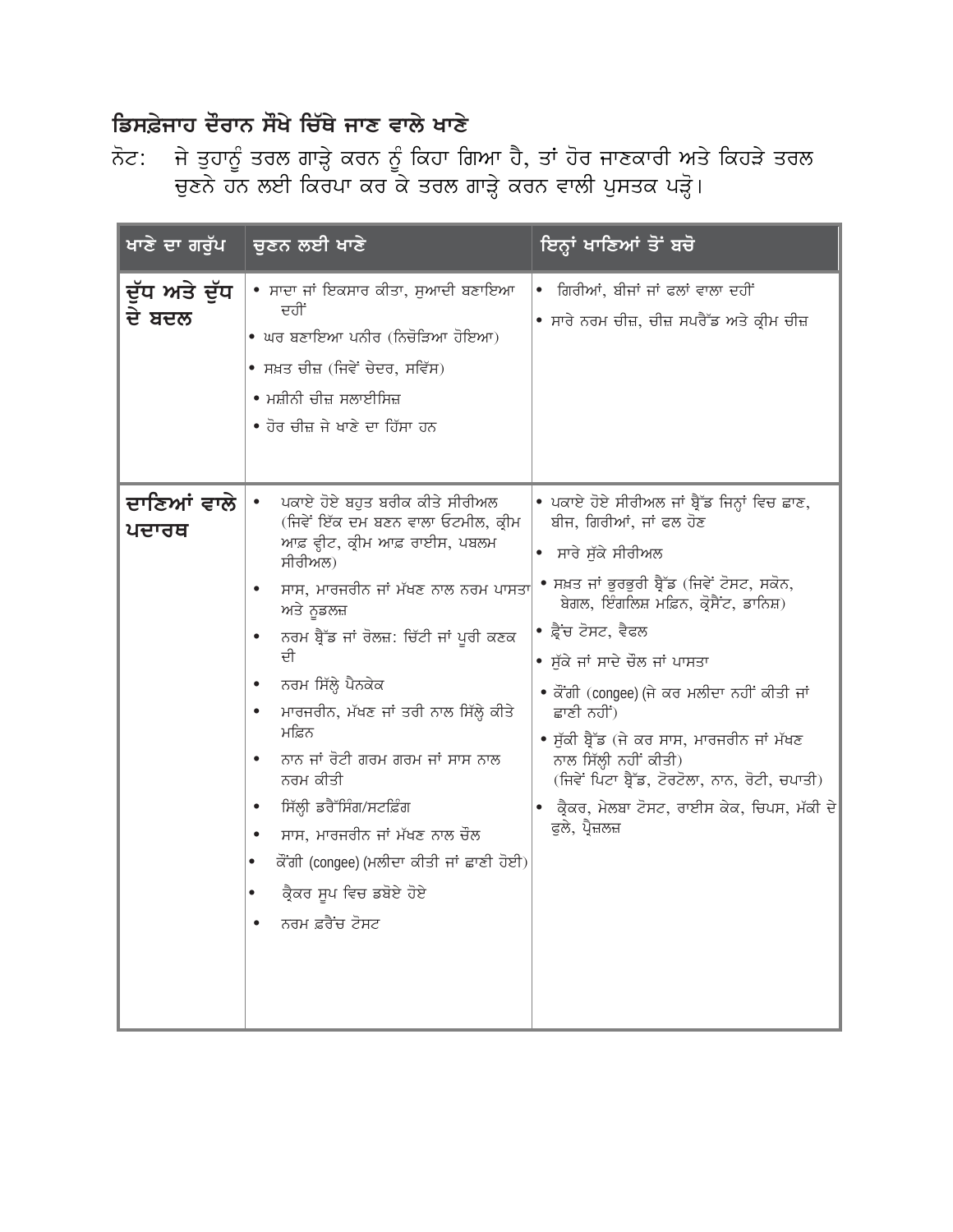| ਖਾਣੇ ਦਾ ਗਰੁੱਪ         | ਚੁਣਨ ਲਈ ਖਾਣੇ                                                                                                                                                                                                                                                                                                                                                                                                                                                                                    | ਇਨ੍ਹਾਂ ਖਾਣਿਆਂ ਤੋਂ ਬਚੋ                                                                                                                                                                                                                                                                                                                                   |
|-----------------------|-------------------------------------------------------------------------------------------------------------------------------------------------------------------------------------------------------------------------------------------------------------------------------------------------------------------------------------------------------------------------------------------------------------------------------------------------------------------------------------------------|---------------------------------------------------------------------------------------------------------------------------------------------------------------------------------------------------------------------------------------------------------------------------------------------------------------------------------------------------------|
| ਮੀਟ ਅਤੇ<br>ਮੀਟ ਦੇ ਬਦਲ | ਨਰਮ ਮੀਟ ਦੀਆਂ ਪਤਲੀਆਂ ਸਲਾਈਸਿਜ਼<br>ਤਾਜ਼ੇ ਮੀਟ ਵਾਲੀਆਂ ਪੈਟੀਜ਼, ਮੀਟਲੋਫ਼, ਚਮੜੀ<br>ਰਹਿਤ ਸਾਸੇਜਜ਼, ਵਿਨਰਜ਼ (wieners)<br>ਤਾਜ਼ਾ, ਸਿਲ੍ਹਾ, ਨਰਮ ਮੁਰਗਾ ਅਤੇ ਹੱਡੀਆਂ<br>ਰਹਿਤ ਮੱਛੀ<br>ਡੱਬਾਬੰਦ ਟੂਨਾ ਅਤੇ ਸੈਮਨ (ਜਿਨ੍ਹਾਂ ਦੀਆਂ ਨਰਮ<br>ਹੱਡੀਆਂ ਮਲੀਦਾ ਕੀਤੀਆਂ ਹੋਣ)<br>ਨਰਮ, ਸਿੱਲ੍ਹੇ ਸਕਰੈਂਬਲਡ ਅੰਡੇ<br>ਸਾਦਾ ਜਾਂ ਚੀਜ਼ ਵਾਲਾ ਆਮਲੇਟ<br>ਦਾਲਾਂ ਅਤੇ ਫਲੀਆਂ ਪਕਾ ਕੇ ਨਰਮ, ਗਿੱਲੀਆਂ<br>ਅਤੇ ਮਲੀਦਾ ਕੀਤੀਆਂ ਹੋਈਆਂ<br>ਇਕਸਾਰ ਕੀਤਾ ਹੁਮਸ (hummus)<br>$\bullet$<br>ਨਰਮ ਅਤੇ ਦਰਮਿਆਨਾ ਟੋਫ਼ੂ<br>ਛਾਣੇ ਹੋਏ ਰਾਜਮਾਂਹ, ਚਣਾ ਮਸਾਲਾ/ਛੋਲੇ<br>ਗਾੜ੍ਹੀ ਦਾਲ (ਦਾਲ ਦੀ ਤਰੀ) | • ਸਖ਼ਤ, ਸੁੱਕਿਆ ਜਾਂ ਤਲਿਆ ਮੀਟ<br>• ਬੇਕਨ (bacon), ਚਮੜੀ ਵਾਲੀਆਂ ਸਾਸੇਜ<br>● ਟੁਕੜੇ ਕੀਤਾ, ਬ੍ਰੈੱਡ ਕਰੰਬ ਲਗਾ ਜਾਂ ਤਲਿਆ ਹੋਇਆ<br>ਮੀਟ, ਮੁਰਗਾ ਜਾਂ ਮੱਛੀ<br>● ਮਲੀਦਾ ਕਰ ਕੇ ਸਲਾਦ ਵਿਚ ਪਾਉਣ ਤੋਂ ਇਲਾਵਾ<br>ਸਖ਼ਤ ਉੱਬਲੇ ਅੰਡੇ<br>ਗਿਰੀਆਂ ਅਤੇ ਬੀਜ<br>$\bullet$<br>● ਤਲਿਆ ਹੋਇਆ ਟੋਫ਼ੁ<br>● ਸੁੱਕੀਆਂ ਅਤੇ ਭੁਰਭੁਰੀਆਂ ਸ਼ਾਕਾਹਾਰੀ ਪੈਟੀਜ਼ (ਜਿਵੇਂ<br>ਸੋਇਆ ਬਰਗਰ)<br>• ਮੁੰਗਫਲੀ ਜਾਂ ਗਿਰੀਆਂ ਦਾ ਮੱਖਣ |
| ਫਲ ਅਤੇ<br>ਸਬਜ਼ੀਆਂ     | ● ਐਪਲ ਸਾਸ ਅਤੇ ਹੋਰ ਚੰਗੀ ਤਰ੍ਹਾਂ ਮਲੀਦਾ ਕੀਤੇ<br>ਫਲ<br>● ਨਰਮ, ਡੱਬਾਬੰਦ ਫਲ ਜੇ ਛਾਣੇ ਹੋਏ ਹਨ<br>● ਤਾਜ਼ਾ ਨਰਮ ਫਲ (ਜਿਵੇਂ ਕੇਲਾ, ਅੰਬ, ਪਪੀਤਾ)<br>● ਸਟਿਊ (stewed)ਕੀਤੇ ਸੁੱਕੇ ਫਲ<br>• ਨਰਮ ਚੰਗੀ ਤਰ੍ਹਾਂ ਪਕਾਈਆਂ ਹੋਈਆਂ ਸਬਜ਼ੀਆਂ<br>• ਮਸਲੇ ਹੋਏ ਜਾਂ ਉੱਬਲੇ ਆਲੂ, ਮਲੀਦਾ ਕੀਤੇ ਹੋਏ,<br>ਸਕੈਲਪ ਕੀਤੇ ਆਲੂ, ਛਿੱਲੇ ਹੋਏ ਸੁਕੈਸ਼, ਯੈਮ                                                                                                                                                                                                   | ● ਸਖ਼ਤ, ਤਾਜ਼ੇ ਫਲ<br>● ਤਾਜ਼ੇ ਰਸ ਵਾਲੇ ਫਲ (ਜਿਵੇਂ ਸੰਤਰਾ, ਹਦਵਾਣਾ,ਅੰਗੁਰ)<br>● ਸਲਾਦ ਸਮੇਤ ਸਭ ਕੱਚੀਆਂ ਸਬਜ਼ੀਆਂ<br>• ਰੇਸ਼ੇਦਾਰ, ਸਖ਼ਤ ਜਾਂ ਫ਼ਾਈਬਰ ਵਾਲੀਆਂ ਸਬਜ਼ੀਆਂ<br>(ਜਿਵੇਂ ਬੋਕ ਚੌਏ, ਗੈ ਲੈਨ (gai lan), ਸੇਲਰੀ)<br>● ਛਿਲਕੇ ਵਾਲੀਆਂ ਸਬਜ਼ੀਆਂ (ਜਿਵੇਂ ਮੱਕੀ, ਲੀਮਾ<br>ਬੀਨਜ਼)<br>● ਤਲੇ ਹੋਏ ਆਲੂ, ਫ਼੍ਰੈਂਚ ਫ਼ਰਾਈਜ਼<br>• ਤਲੀਆਂ ਹੋਈਆਂ ਸਬਜ਼ੀਆਂ                                          |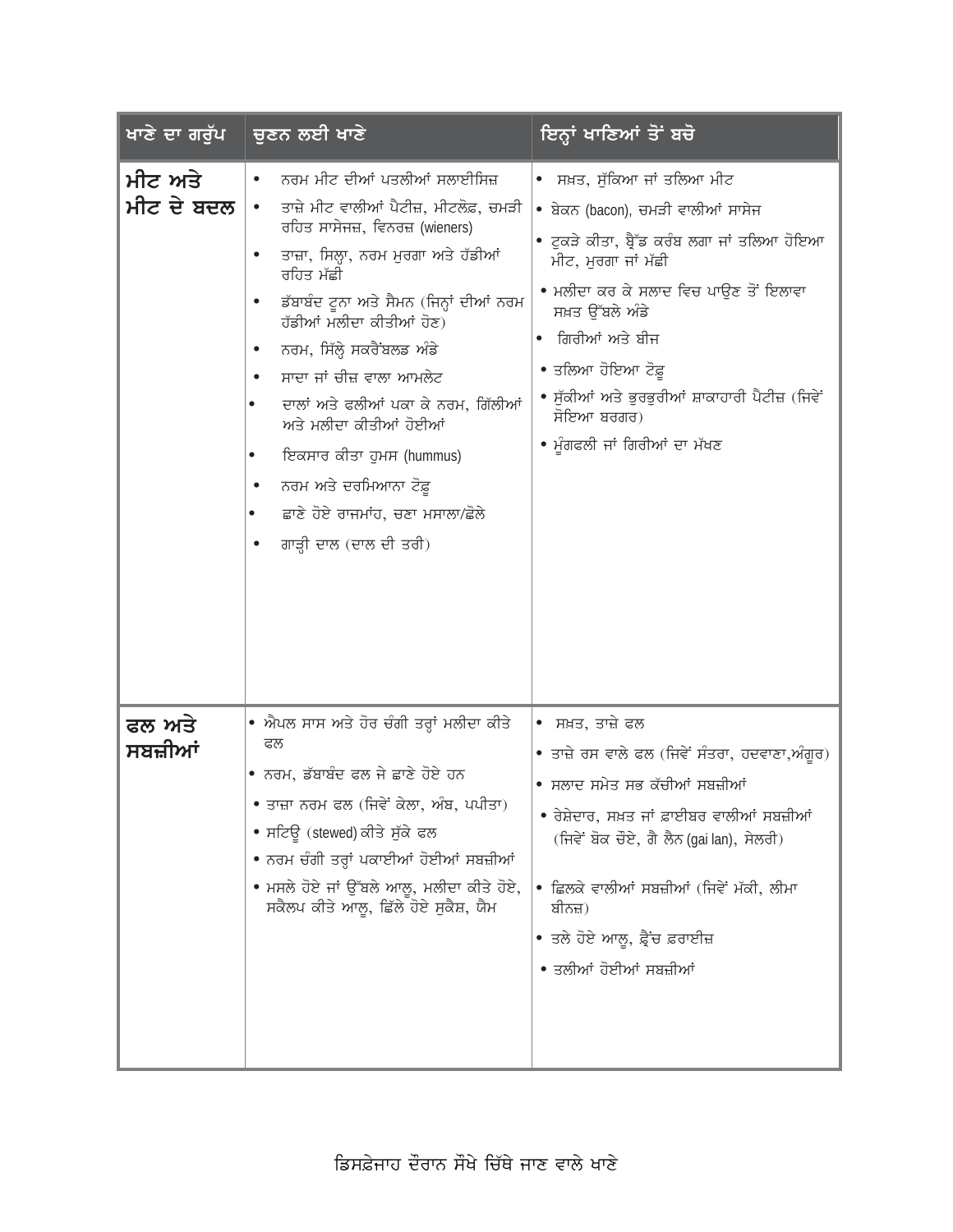| ਖਾਣੇ ਦਾ ਗਰੁੱਪ                             | ਚੁਣਨ ਲਈ ਖਾਣੇ                                                                                                                                                                                                                                                                                                                                                                                     | ਇਨ੍ਹਾਂ ਖਾਣਿਆਂ ਤੋਂ ਬਚੋ                                                                                                                                                                                                                                                                                                                                                        |
|-------------------------------------------|--------------------------------------------------------------------------------------------------------------------------------------------------------------------------------------------------------------------------------------------------------------------------------------------------------------------------------------------------------------------------------------------------|------------------------------------------------------------------------------------------------------------------------------------------------------------------------------------------------------------------------------------------------------------------------------------------------------------------------------------------------------------------------------|
| ਸੁਪ, ਮਿਕਸ<br>ਖਾਣੇ ਅਤੇ<br>ਸ਼ੁਰੂਆਤੀ<br>ਖਾਣੇ | ● ਬਿਲਕੁਲ ਮਲੀਦਾ ਕੀਤੇ ਜਾਂ ਛਾਣੇ ਹੋਏ ਸੁਪ, ਕੌਂਜੀ<br>(congee) ਜਾਂ ਬਹੁਤ ਪਤਲੀ ਖਿਚੜੀ ਦੀ ਸਿਫ਼ਾਰਿਸ਼<br>ਕੀਤੀ ਜਾਂਦੀ ਹੈ।<br>●   ਨਰਮ ਸਿੱਲ੍ਹੇ ਸਲਾਦ ਵਾਲੀ ਸੈਂਡਵਿਚ (ਜਿਵੇਂ ਮੱਛੀ<br>ਜਾਂ ਅੰਡੇ ਦਾ ਸਲਾਦ)<br>● ਇਕਸਾਰ ਕੀਤੀ ਸਾਸ ਜਾਂ ਤਰੀ ਵਿਚ ਬਰੀਕ ਪੀਸੇ<br>ਅੰਸ਼ਾਂ ਨਾਲ ਬਣਾਏ ਨਰਮ, ਸਿੱਲ੍ਹੇ ਮਿਕਸ ਖਾਣੇ<br>(ਜਿਵੇਂ ਕੈਸਰੋਲ)<br>• ਨਰਮ ਫ਼ਰੀਟਾਟਸ (frittatas) ਅਤੇ ਸਖ਼ਤ ਪਰਤ<br>ਰਹਿਤ ਕੁਇੰਚਿਜ਼ (quiches) ਜਿਨ੍ਹਾਂ ਵਿਚ<br>ਮਨਜ਼ੁਰਸ਼ੁਦਾ ਅੰਸ਼ ਹੋਣ | ਹੋਰ ਸਾਰੇ ਸੁਪ ਜੋ ਮਲੀਦਾ ਨਹੀਂ ਕੀਤੇ ਜਾਂ ਛਾਣੇ ਨਹੀਂ<br>(ਜਿਵੇਂ ਚਿਕਨ ਨੁਡਲਜ਼, ਕ੍ਰੀਮ ਆਫ਼ ਮਸ਼ਰੂਮ)<br>● ਗ੍ਰਿੱਲ ਕੀਤੀਆਂ ਸੈਂਡਵਿਚ (ਜਿਵੇਂ ਗ੍ਰਿੱਲਡ ਚੀਜ਼)<br>● ਪੇਸਟਰੀ ਨਾਲ ਸ਼ੁਰੂਆਤੀ ਪਦਾਰਥ ਜੇ ਕਰ ਸਾਸ<br>ਨਾਲ ਗਿੱਲੇ/ਸਿੱਲ੍ਹੇ ਕਰ ਕੇ ਨਰਮ ਨਹੀਂ ਕੀਤੇ ਹੋਏ<br>(ਜਿਵੇਂ ਚਿਕਨ ਪਾਟ ਪਾਈ)<br>∙ ਪੀਜ਼ਾ                                                                                                              |
| ਮਿੱਠੇ ਖਾਣੇ<br>ਅਤੇ<br>ਮਠਿਆਈਆਂ              | • ਸਾਰੇ ਨਰਮ ਮਿੱਠੇ ਖਾਣੇ ਜੋ ਭੁਰਭੁਰੇ ਨਹੀਂ (ਜਿਵੇਂ<br>ਪੁਡਿੰਗ ਵਿਚ ਸ਼ਾਮਲ ਹਨ ਟਾਪੀਓਕਾ ਪੁਡਿੰਗ<br>ਖੀਰ, ਫਿਰਨੀ, ਮਾਉਸਸ (mousses))<br>ਸ਼ਹਿਦ, ਜੈਲੀ, ਚੀਨੀ, ਸਿਰਪ/ਸ਼ਰਬਤ<br>• ਪਾਈ ਫ਼ਿਲਿੰਗ (pie filling)                                                                                                                                                                                                               | ● ਬੀਜਾਂ, ਗਿਰੀਆਂ ਜਾਂ ਸੁੱਕੇ ਫਲਾਂ ਵਾਲੇ ਮਿੱਠੇ ਖਾਣੇ ਜਾਂ<br>ਸੇਕੇ/ਭੰਨੇ ਹੋਏ ਖਾਣੇ<br>● ਮਿੱਠੇ ਖਾਣੇ ਜੋ ਸੁੱਕੇ, ਭੁਰਭੁਰੇ ਜਾਂ ਚਿੱਥਣ ਵਾਲੇ ਹੋਣ<br>(ਜਿਵੇਂ ਕੇਕ, ਸੁਕੇਅਰਜ਼ (squares), ਬਾਰ, ਬਰਾਊਨੀ<br>(brownies), ਲੋਵਜ਼, ਮੁਰਮੁਰੇ, ਕੌਬਲਰ (cobblers),,<br>ਪਾਈਜ਼, ਟਾਰਟਸ, ਪੇਸਟਰੀ, ਬਿਸਕੂਟ, ਮਰੁੰਡਾ (Rice<br>Krispies <sup>®</sup> squares))<br>● ਪਾਈ ਜਾਂ ਪੇਸਟਰੀ ਦੀ ਸਖ਼ਤ ਪਰਤ<br>● ਬੀਜਾਂ ਵਾਲੇ ਜੈਮ, ਮਾਰਮਲੇਡ |

ਹਸਪਤਾਲ ਤੋਂ ਜਾਣ ਤੋਂ ਬਾਅਦ ਜੇ ਤੁਹਾਡੇ ਮਨ ਵਿਚ ਕੋਈ ਸਵਾਲ ਹੈ ਤਾਂ, ਰਜਿਸਟਰਡ ਡਾਇਟੀਸ਼ੀਅਨ ਨਾਲ ਗੱਲ ਕਰਨ ਲਈ 8-1-1 ਤੇ ਫ਼ੋਨ ਕਰੋ।

> ਦੁਭਾਸ਼ੀਏ ਲਈ ਅੰਗਰੇਜ਼ੀ ਵਿਚ ਆਪਣੀ ਬੋਲੀ ਦੱਸੋ। ਦੂਤ ....ਤ ਹਨ। ਜਹਾਣੇ... ...ਤ ... .... .....<br>ਦੁਭਾਸ਼ੀਆ ਦਾ ਫ਼ੋਨ ਤੇ ਆਉਣ ਤੱਕ ਇੰਤਜ਼ਾਰ ਕਰੋ।